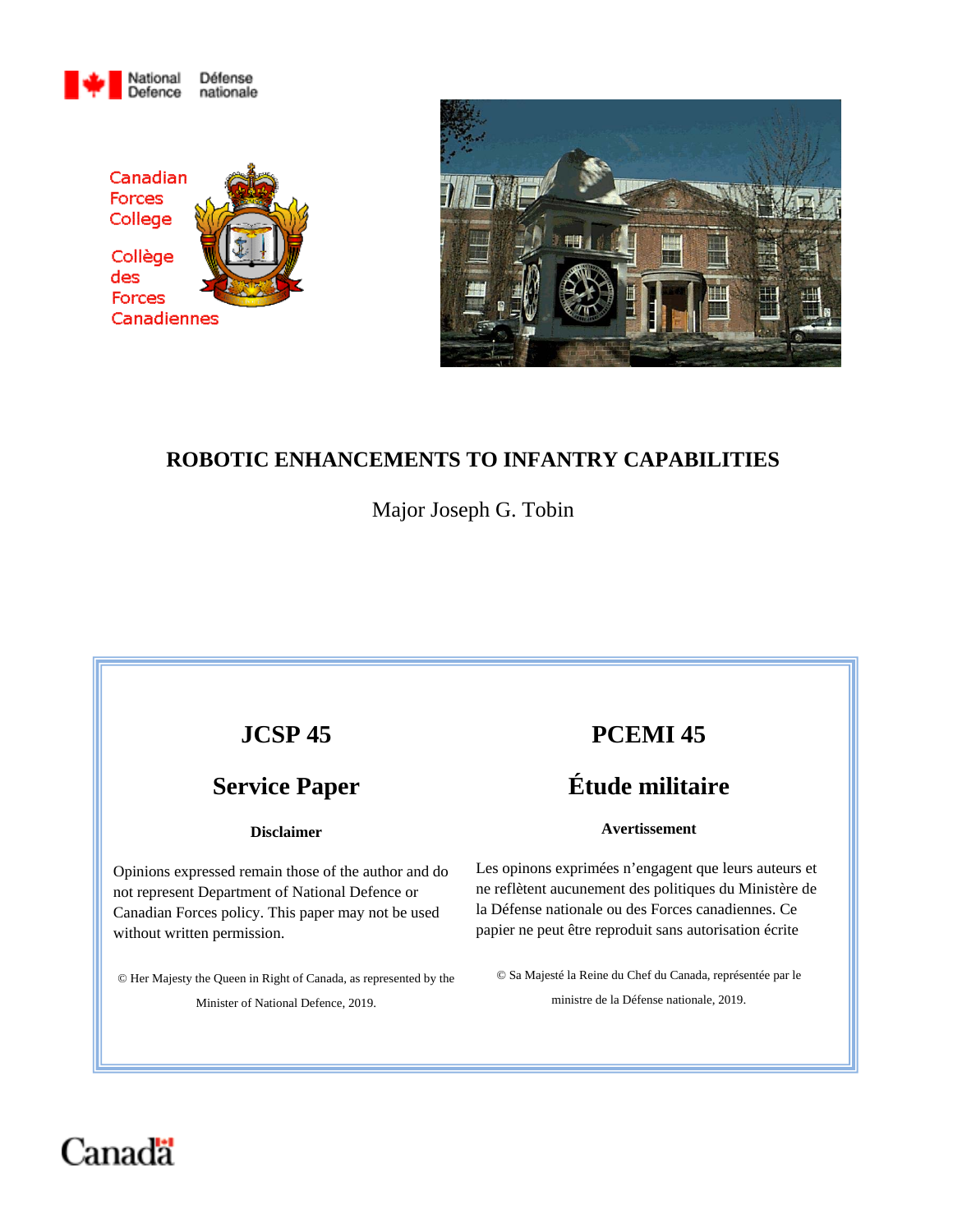#### CANADIAN FORCES COLLEGE/COLLÈGE DES FORCES CANADIENNES JCSP 45/PCEMI 45 15 October 2018/15 octobre 2018

DS545 Component Capabilities/DS545 Capacités des composantes

#### **ROBOTIC ENHANCEMENTS TO INFANTRY CAPABILITIES**

By Major Joseph G. Tobin Par le major Joseph G. Tobin

*"This paper was written by a candidate attending the Canadian Forces College in fulfilment of one of the requirements of the Course of Studies. The paper is a scholastic document, and thus contains facts and opinions which the author alone considered appropriate and correct for the subject. It does not necessarily reflect the policy or the opinion of any agency, including the Government of Canada and the Canadian Department of National Defence. This paper may not be released, quoted or copied, except with the express permission of the Canadian Department of National Defence."* 

Word Count: 2,345

*« La présente étude a été rédigée par un stagiaire du Collège des Forces canadiennes pour satisfaire à l'une des exigences du cours. L'étude est un document qui se rapporte au cours et contient donc des faits et des opinions que seul l'auteur considère appropriés et convenables au sujet. Elle ne reflète pas nécessairement la politique ou l'opinion d'un organisme quelconque, y compris le gouvernement du Canada et le ministère de la Défense nationale du Canada. Il est défendu de diffuser, de citer ou de reproduire cette étude sans la permission expresse du ministère de la Défense nationale. »* 

Nombre de mots : 2 345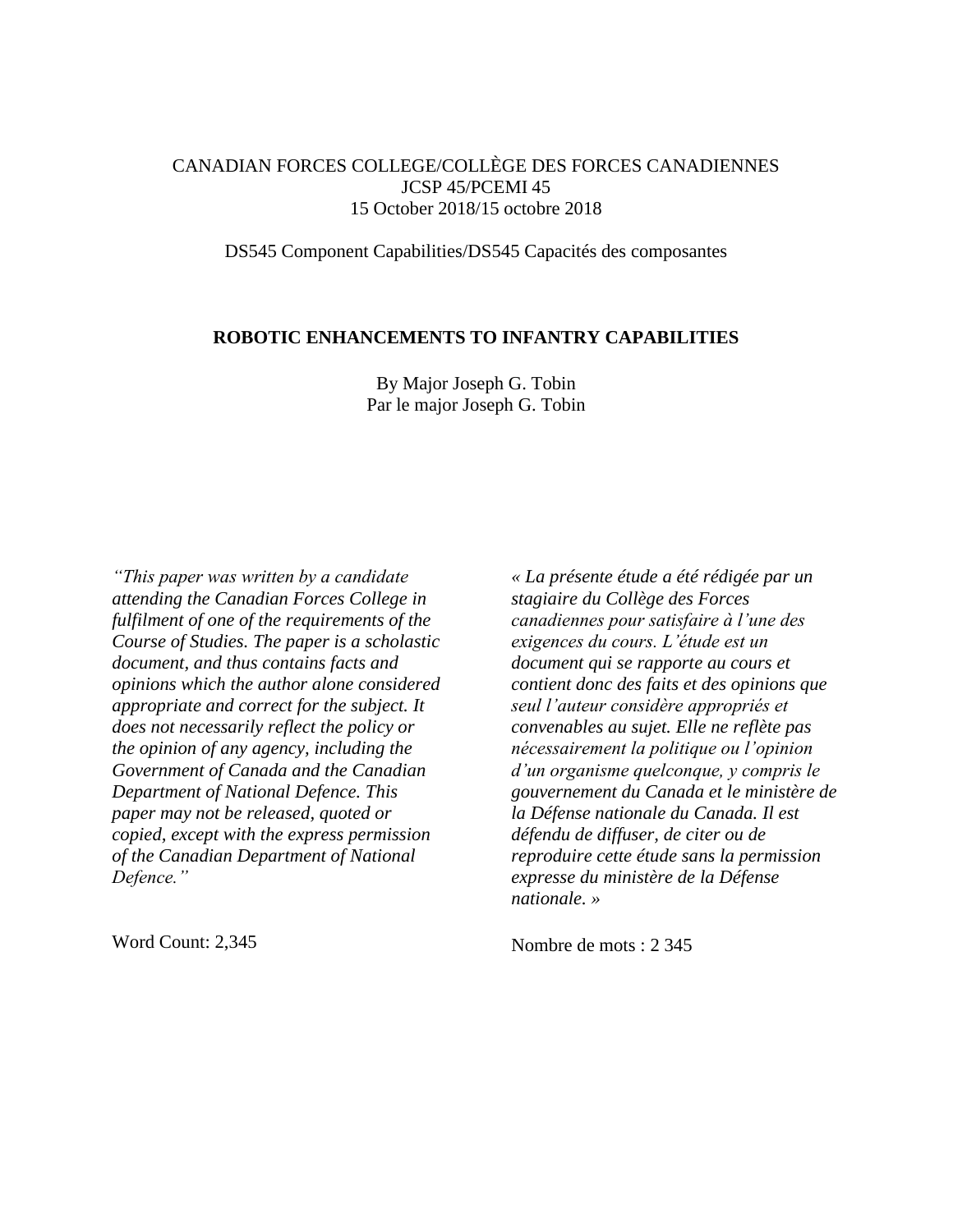#### **ROBOTIC ENHANCEMENTS TO INFANTRY CAPABILITIES**

#### **AIM**

1. The aim of this service paper is to illustrate practical applications of robotic capabilities to the 21st Century infantry soldier. Specifically this paper will discuss what sorts of robotic technology can be worn to improve mobility and load carriage for individual soldiers in order to increase their capabilities to fight on land. It will also highlight potential applications of unmanned ground vehicles (UGV) to enhance combat support and combat service support domains as they pertain to the infantry, and finally it will discuss the potential for robotic enhancements to existing weapon platforms to optimize their use by infantry soldiers.

#### **INTRODUCTION**

2. Context. Bearing loads of up to 40-60 kgs of personal protective equipment, communications electronics, weapons, ammunition, section-level mission equipment, and a horrendously wide assortment of typically non-interchangeable batteries, soldiers today are far too heavy.<sup>1</sup> Studies of US forces operating in Iraq and Afghanistan have shown that medical evacuations stemming from musculoskeletal injuries outpaced those caused by combat related injuries by a ratio of 2:1, and remain the primary cause of medical discharge among all US service personnel.<sup>2</sup> This is clearly a problem, but it is hardly a new one. While technology has evolved significantly, the essential functions of contemporary infantry soldiers have not changed dramatically from their forebears. Modern soldiers would have little difficulty recognizing the essential equipment of Assyrian soldiers from 700 BC: "iron scale armour, helmet, iron shinned boots, shield, sword, and spear."<sup>3</sup> Certainly with an average weight of this equipment ranging from 27.5-36.5 kg, there would be a common appreciation of shared hardship in the occupation.<sup>4</sup>

3. Scope. Technological advances in robotics offer potential solutions for the modern army on many fronts, and it is therefore important to bound the scope of this paper. For the purposes of this paper, this discussion is limited to equipment where a soldier is still in full control either through direct or remote operation, or through a programmed sequence of commands. It will examine technology that is currently available, or already in development that reasonably has the potential to come to market within the next decade. It does not venture into the realms of autonomous systems, artificial intelligence, or machine learning, which pose their own unique philosophical and ethical questions beyond the scope of this paper.

 $\overline{\phantom{a}}$ 

<sup>1</sup> Australian Defence Science and Technology Organisation, *A Review of the Soldier's Equipment Burden,* (Edinburgh, South Australia: Government of Australia, 2011), 1-2.

<sup>2</sup> Jeremy Hsu, "The Weight of War," *Popular Science 285* (November 2014): 62.

<sup>3</sup> Robert Orr, "The history of the soldier's load," *Australian Army Journal* 7, no. 2 (Winter 2010): 68.

<sup>4</sup> Ibid.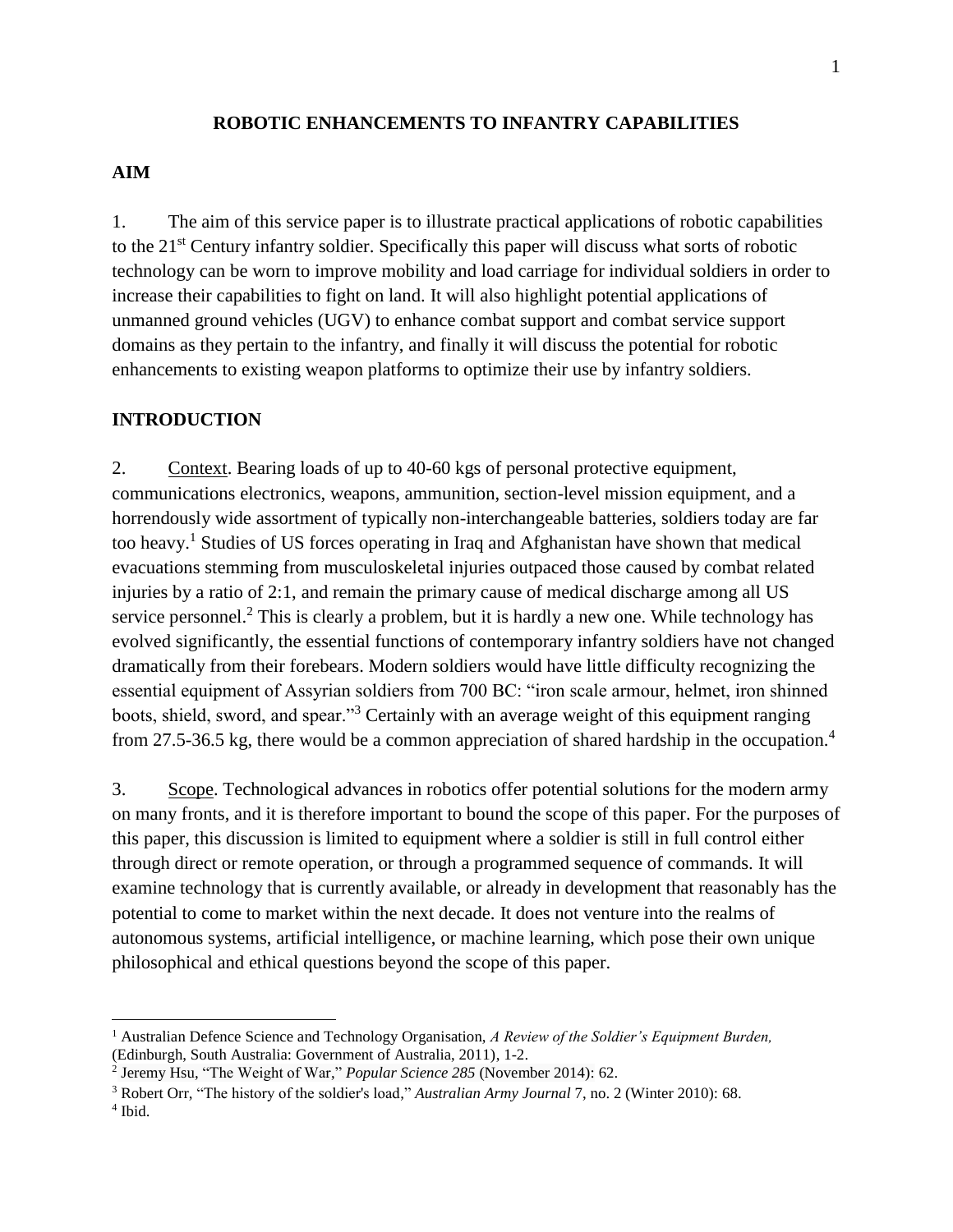#### **DISCUSSION**

l

3. Wearable Robotic Technology. The title *Robotic Enhancements to Infantry Capabilities* evokes images of Mobile Infantry in powered suits. While technology has not yet caught up with the imagination of author Robert Heinlein, there have been significant advances in development. There are three types of wearable robots (hereafter used interchangeably with exoskeleton/exosuit) of primary interest to the modern infantry soldier: full body, lower body, and energy scavenging exoskeletons.<sup>5</sup>

4. A full-body exoskeleton consists of one contiguous wearable robot. These systems are designed to directly address the equipment burden placed on soldiers today by dramatically increasing a soldier's ability to lift heavy objects, carry heavy loads, and provide additional strength to break through obstacles. Starting in 2001, the US Defense Advanced Research Projects Agency (DARPA) began investing in developing an exoskeleton for the military.<sup>6</sup> Over the ensuing decade, several designs were trialed, but only two made it all the way to functional prototypes: Raytheon's XOS2 and Lockheed Martin's Human Universal Load Carrier (HULC). While the designs were hailed with much fanfare in the media around 2010, they were both limited by their size and power consumption. The XOS2, weighing in at 95 kg, actually needed to be powered by a gasoline engine to sustain the system untethered from a power source.<sup>7</sup> While both of these projects have met with success in applications in other fields such as orthopaedic medicine, their unsuitability for military applications led to the withdrawal of DARPA interest in 2010. While full-body suits would greatly decrease the weight borne by infantry soldiers in the field, the technology is not yet sufficiently developed for serious application in a combat role.

5. In order to overcome some of the challenges of powering a full body suit, lower-body powered suits have seen greater investment and development in recent years. Typically a blend of rigid components and soft components, exosuits such as DARPA's Warrior Web program are less fixated on directly relieving the weight load of the infantry soldier, focussing instead on decreasing the metabolic cost to the soldier operating under the load. Several prototypes of this nature are currently being evaluated for military applications by DARPA, though many others are being tested for industrial, recreational, therapeutic, and medical purposes. <sup>8</sup> An interesting subset of lower-body suits are energy-scavenging exoskeletons, which are designed to harvest

<sup>5</sup> Exoskeleton Report, "19 Military Exoskeletons into 5 Categories," Last accessed 11 October 2018, https://exoskeletonreport.com/2016/07/military-exoskeletons/.

<sup>6</sup> J.F. Jansen, "Phase I Report: DARPA Exoskeleton Program," United States, doi:10.2172/885609,

https://www.osti.gov/servlets/purl/885609; and Exoskeleton Report, "19 Military Exoskeletons into 5 Categories," Last accessed 11 October 2018, https://exoskeletonreport.com/2016/07/military-exoskeletons/.

<sup>7</sup> Exoskeleton Report, "19 Military Exoskeletons into 5 Categories," Last accessed 11 October 2018, https://exoskeletonreport.com/2016/07/military-exoskeletons/.

<sup>8</sup> Forbes Media, "First Look at DARPA-Funded Exoskeleton for Super Soldiers," Last accessed 11 October 2018, https://www.forbes.com/sites/bruceupbin/2014/10/29/first-look-at-a-darpa-funded-exoskeleton-for-supersoldiers/#482d570a62a0.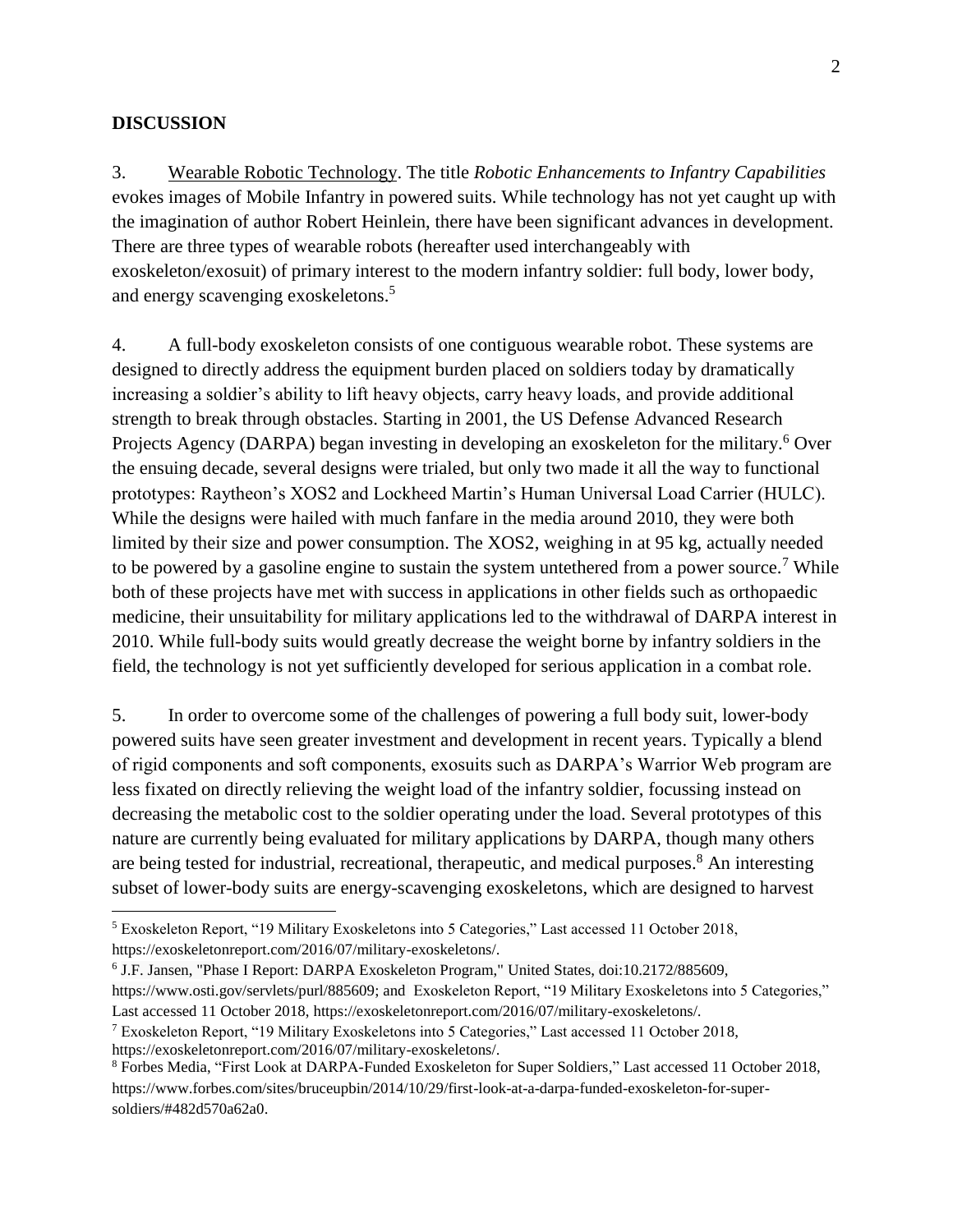energy used as a by-product of soldier movement.<sup>9</sup> These suits can be used to passively charge batteries while the soldier is on the move, decreasing the overall weight that a soldier must carry on extended missions. These are fast-moving technological fields with multiple stakeholders, applications, and markets. As such, some designs are expected to begin to be fielded within the next few years.

6. One step further in the conceptual applications of wearable robots is the US Special Operations Command (US SOCOM) Tactical Assault Light Operator Suit (TALOS). Rather than simply transfer weight to a lower-body system, TALOS aims to provide maximal protection for select members of special operations teams, such as door breachers.<sup>10</sup> Dubbed the "Iron Man Suit" project, and set to deliver a testable prototype in the summer of 2019; this is another developing technology to watch.<sup>11</sup> Notably, this is a US SOCOM-specific project that is not yet being considered for wide-scale use by conventional infantry units.

7. The three types of wearable robots offer unique advantages for infantry soldiers, but may also lower existing barriers for service in the infantry. It is no secret that the physical demands on infantry soldiers can be arduous, which can be a deterrent for even the most robust men.<sup>12</sup> Arguably, this is even more true for women.<sup>13</sup> As of February 2018, Regular Force (Reg F) infantry soldiers are the least gender-balanced occupation in the Canadian Armed Forces, with a mere  $0.7\%$  of all infantrymen being female.<sup>14</sup> This is well below the CAF-wide percentage of 13.8% Reg F non-commissioned members (NCMs) being female, and even well below comparable combat-arms occupations such as crewman (3.1%) and artilleryman (4.9%).<sup>15</sup> Strong, Secure, Engaged emphasizes the importance of achieving a more representative and gender-balanced force across the CAF.<sup>16</sup> A study done by the Israeli Defence Force (IDF) during its most recent ground campaign demonstrated that female operators of their Unmanned Ground Vehicles (UGV) outperformed their male counterparts so decisively that the IDF has re-assigned

 $\overline{a}$ 

<sup>&</sup>lt;sup>9</sup> Tandem National Security Innovations, "How Army and Marine Leaders Could Replace Batteries," Last accessed 11 October 2018, http://www.tandemnsi.com/2016/06/how-army-and-marine-leaders-could-replacebatteries/?mc\_cid=d83ca179f5&mc\_eid=0c3e21b983.

<sup>&</sup>lt;sup>10</sup> National Defense, "'Iron Man Suit' Prototype Delivered by 2019, SOCOM Officials Vow," Last accessed 11 October 2018, http://www.nationaldefensemagazine.org/articles/2018/5/24/socom-leadership-confident-ofdelivering-talos-prototype-by-2019.

 $11$  Ibid.

<sup>12</sup> Linell A. Letendre, "Women Warriors: Why the Robotics Revolution Changes the Combat Equation." *PRISM* 6, no. 1 (2016): 93-94.

 $13$  Ibid.

<sup>&</sup>lt;sup>14</sup> National Defence and the Canadian Armed Forces, "Women in the Canadian Armed Forces," Last updated 7 March 2018, http://www.forces.gc.ca/en/news/article.page?doc=women-in-the-canadian-armed-forces/izkjqzeu.  $15$  Ibid.

<sup>16</sup> Canada. Department of National Defence. *Strong, Secure, Engaged: Canada's Defence Policy.* (Ottawa: National Defence, 2017): 23.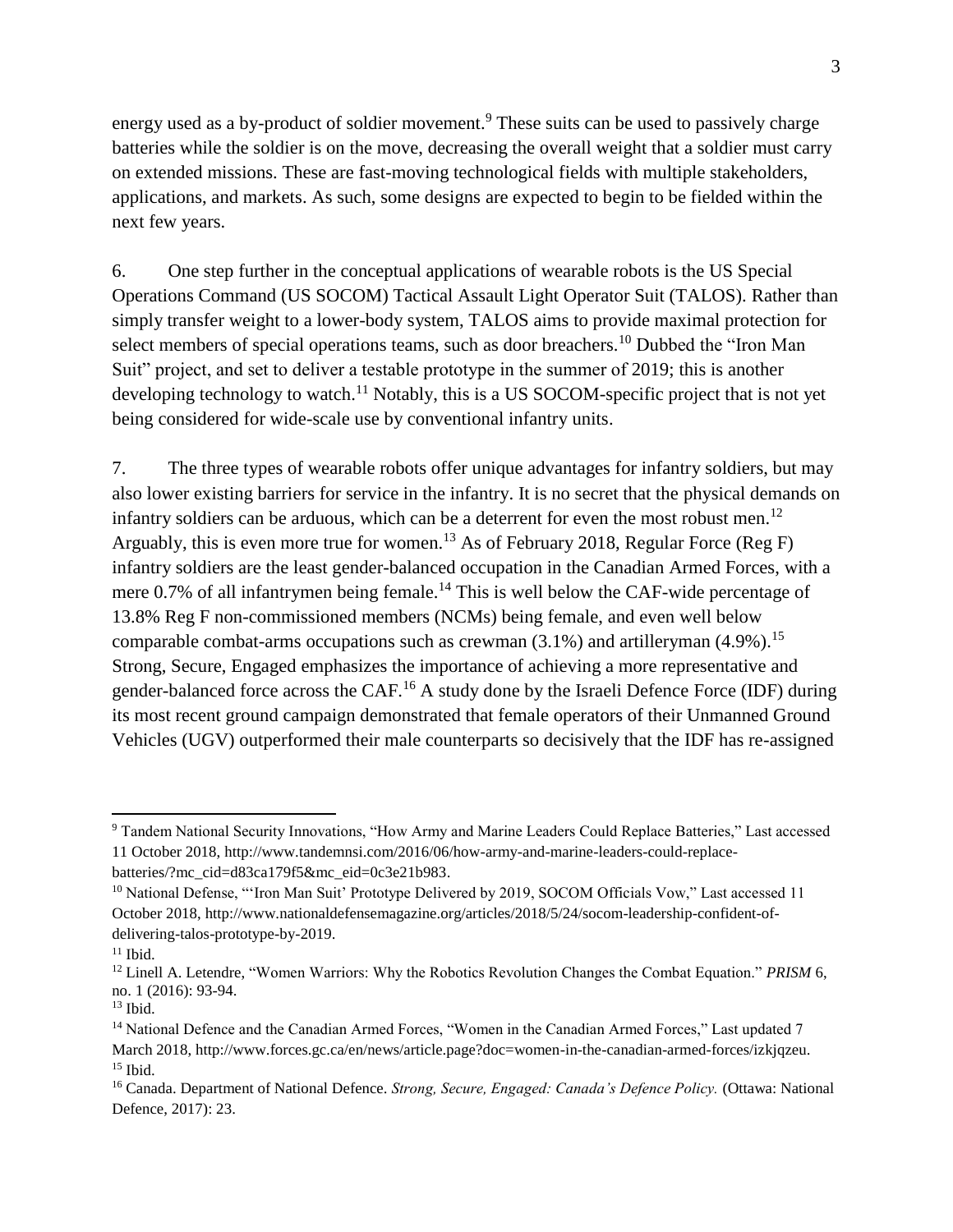all UGV operations to female IDF soldiers.<sup>17</sup> If wearable robotics can level the physical playing field between men and women in the infantry corps, it has the potential to break the current inertia in evolving the infantry's demographics. This could be a critical first step toward closing the gap on gender diversity, and thereby improving operational capability.

8. Unmanned Ground Vehicles. The Soviet Union was the first to attempt developing UGVs in the 1930s. By the Second World War, the British and the Germans had developed remotely controlled armoured vehicles.<sup>18</sup> Though these early attempts were limited by the technology of the day, their genesis as a military instrument illustrates the persistent utility for such a capability. Today, armies around the world have employed UGVs in a wide variety of roles, which can effectively be divided into three general categories: individual robots, medium sized ground combat vehicles, and medium sized logistical support vehicles.

9. While the applications of individual robots and combat vehicles are largely self-evident, the potential applications of medium-sized unmanned logistical support vehicles warrant closer consideration for the infantry. The infantry company is the smallest tactical organisation which can operate independently for up to 72 hours. Within that time, infantry companies must be able to manoeuver with or without vehicles, provide their own intelligence, surveillance, and reconnaissance (ISR), generate organic direct fire support, and conduct combat service support functions such as casualty evacuation and resupply of troops in contact. Consider each of those tasks now supported by a four-legged Boston Dynamics Legged Squad Support System (LS3), or similar UGV capable of traversing adverse terrain at pace with soldiers. Suddenly a Company Quartermaster can push ammunition resupply to multiple platoons at a time. Evacuating a single casualty, typically a task for an entire infantry section can be performed by a remotely operated UGV and a single soldier under cover without pulling combat power off the forward positions.

10. The Canadian infantry soldier is blessed with some of the best weaponry available, and yet is also cursed by the inability to effectively move these systems around the battlespace. The C16 Automatic Grenade Launcher is one such weapon. Remarkably accurate out to 2,200 m, the C16 is capable of delivering sustained direct and indirect fire onto a target. Unfortunately, even as a three-person carry, the basic load for the weapon is only two boxes of 32 rounds due to the size and weight  $(24.9 \text{ kg/box})$ .<sup>19</sup> Such a modest combat load for this magnificent weapon system provides nearly 11 seconds of fire – a pittance considering the potential of the weapon system

 $\overline{\phantom{a}}$ 

<sup>17</sup> Linell A. Letendre, "Women Warriors: Why the Robotics Revolution Changes the Combat Equation." *PRISM* 6, no. 1 (2016): 99-100.

<sup>18</sup> Liu Xin and Dai Bin, "The Latest Status and Development Trends of Military Unmanned Ground Vehicles," *2013 Chinese Automation Congress,* (November 2013): 533.

<sup>&</sup>lt;sup>19</sup> Heckler & Koch, "GMG Technical Data," Last accessed 11 October 2018, https://www.hecklerkoch.com/en/products/military/40-mm-systems/gmg/gmg/technical-data.html.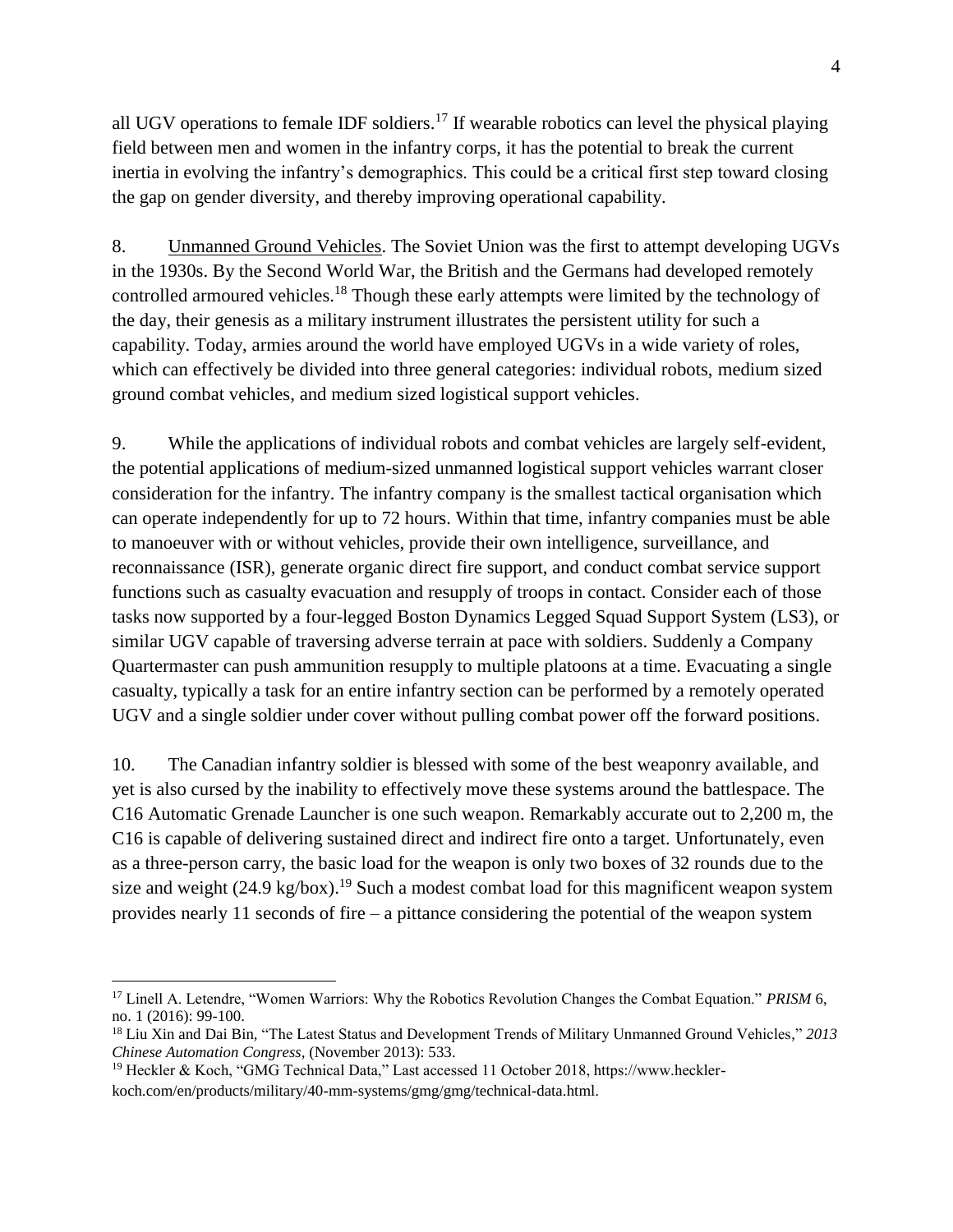and the effort required to employ it. Those same three soldiers with a single LS3 UGV could carry ten times the ammunition, and move around far more efficiently.<sup>20</sup>

11. The application of UGVs for command and control purposes is worth exploring as well. Un-amplified dismounted radio systems suffer from line of sight and power limitations. A UGV could solve that problem for dismounted patrols by functioning as a radio-rebroadcast station, between command posts and dismounted radios. This has the simultaneous benefit of providing a redundant communications system while also allowing soldiers to carry fewer radio batteries on their person.

12. Enhancements to Existing Weapons Platforms. A cursory review of the weapons currently fielded by the Canadian Army demonstrates the premise that as weapons systems increases in technological capability and lethality, they are also typically getting heavier and bulkier.<sup>21</sup> Thermal weapon sights are now standard for dismounted heavy weapon platforms on the modern battlefield, which necessitates a significant supply of batteries to operate at night and/or at optimal range bands. While most research and development today is being invested in semi-autonomous robots which can be armed, there is perhaps a more simple approach that could yield dividends without the ethical and moral deliberations necessarily associated with autonomous weapons.<sup>22</sup> By reversing the concept of arming robots, consideration can be given to enhancing mobility and load carriage of existing weapons in the CAF inventory through robotic solutions. Importantly, this is not an argument to develop autonomous weapons – a Canadian soldier remains in full control of the remotely operated weapon system. Consider the previous example of the C16 automatic grenade launcher; now fully stabilized with an increased ammunition capacity, operated remotely by a single soldier yet capable of fire and movement, all powered by a common source. This is a single example to demonstrate the potential. The same principles could reasonably be applied to anti-armour missile systems, heavy machine guns, and auto-loading mortars. These are high impact weapon system, all with weapons signatures commensurate with their effectiveness that makes them high priority targets for an enemy. Remotely operating these systems therefore provides an increased degree of force protection for the soldiers operating the equipment.

13. Ground-Based Intelligence Surveillance and Reconnaissance. Remotely operated systems could also produce non-kinetic effects for the modern infantry soldier. A small, remotely operated robot with the right sensors could augment or replace forward observation posts without the risk to personnel. The same robot equipped with a loud speaker could assist in broadcasting messages to populations prior to ground operations.

 $\overline{a}$ 

<sup>20</sup> Jeremy Hsu, "The Weight of War," *Popular Science 285* (November 2014): 62.

<sup>21</sup> Canadian Army, "Weapons," Last accessed 11 October 2018, http://www.army-

armee.forces.gc.ca/en/weapons/index.page.

<sup>22</sup> Zachary L. Morris, "Developing a Light Infantry-Robotic Company as a System," *Military Review 98.* no. 4 (July/August 2018): 20-21.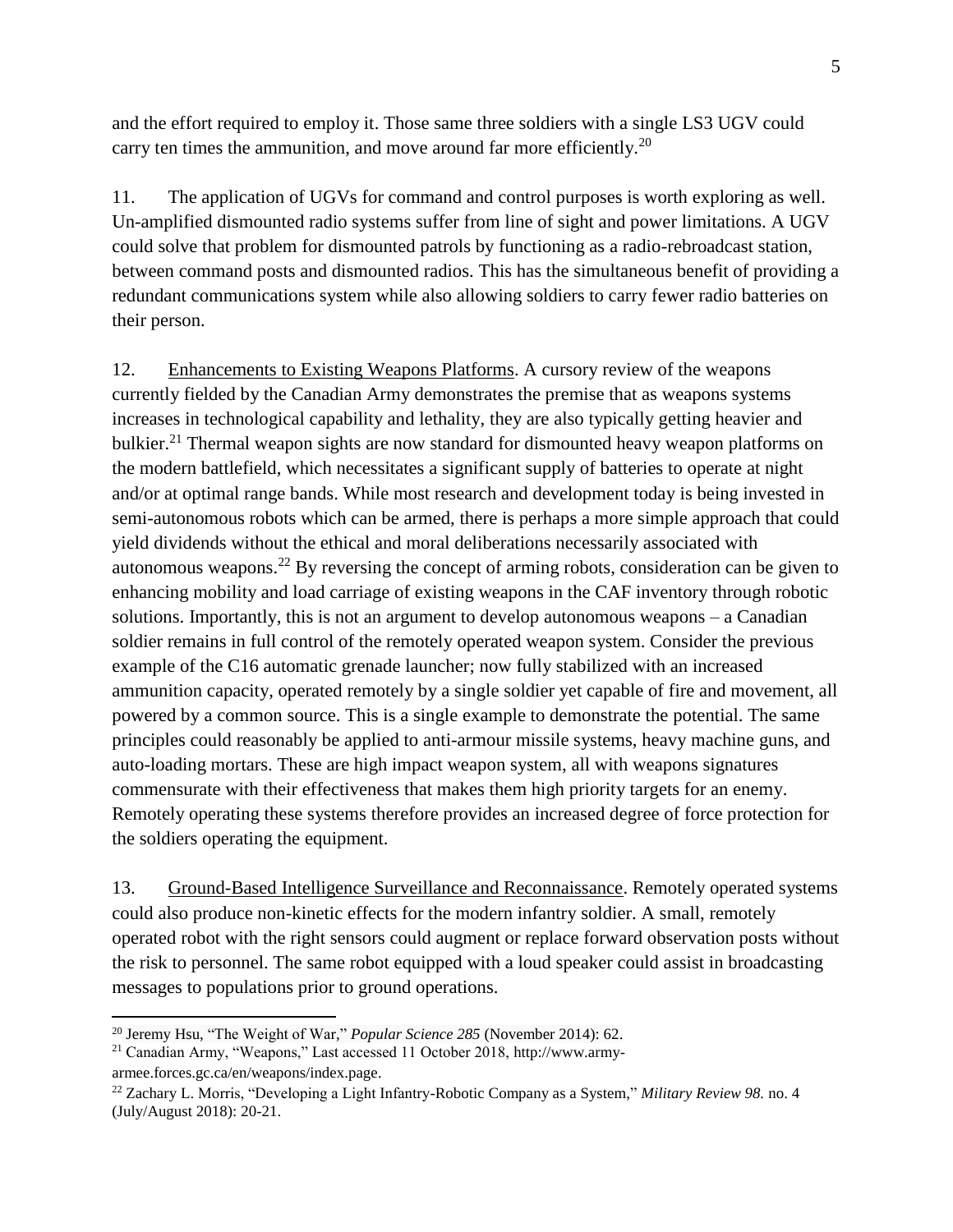14. Risks. As with all things, the use of technology to enhance capabilities comes with the inherent requirement to shield that technology from electronic attack or other exploitation. It is worth mentioning that remotely operated systems will generate a significant electronic signature which, even if not targeted for electronic attack or exploitation, could be used to target friendly forces for conventional attack.<sup>23</sup> These are factors that must be considered prior to fielding any of this equipment in an operational setting.

## **CONCLUSION**

15. The robotic technology of interest to the infantry soldier today is cutting edge, with multiple applications in a variety of domains and disciplines. Stakeholders from industry, medicine, and recreation are driving the pace of innovation. Despite the similarities in equipment weight to the Assyrian soldier of 700BC, the contemporary infantry soldier is already operating highly advanced, technologically complex equipment at a level expected of technical specialists.<sup>24</sup> Today, our soldiers are carrying too much kit; tomorrow, that kit could be helping to carry them. Reducing the physical burden placed on infantry soldiers in operations will decisively mitigate the differences in musculoskeletal composition between men and women, effectively lowering barriers to entry to women. In an occupation where the fundamental principals have remained essentially unchanged since 700 BC, a failure to keep pace with technological advancements could have dire consequences.

### **RECOMMENDATIONS**

 $\overline{a}$ 

- 16. Three recommendations are proposed:
	- a. Enhancing existing weapon systems. Based on the availability of current technology, it is recommended that a detailed study of enhancing existing company-level weapon platforms to increase mobility, firepower, and force protection be prioritized. Technology to achieve this is already fielded in other domains, so the Canadian Army need only invest in engineering available technology to current weapon systems.
	- b. Unmanned Medium Logistic Support Vehicles. Further study of integration of unmanned ground vehicles with an infantry company to improve combat support and combat service support functions should follow. It is essential throughout this

<sup>&</sup>lt;sup>23</sup> Breaking Defense, "US, UK Test Robot Breachers, Drones in Germany," Last accessed 11 October 2018, https://breakingdefense.com/2018/04/us-uk-test-robot-breachers-drones-in-germany/.

<sup>&</sup>lt;sup>24</sup> Government of Canada, "Infantry Soldier," Last accessed 12 October 2018,

https://www.canada.ca/en/department-national-defence/services/caf-jobs/career-options/fields-work/combatspecialists/infantry-soldier.html.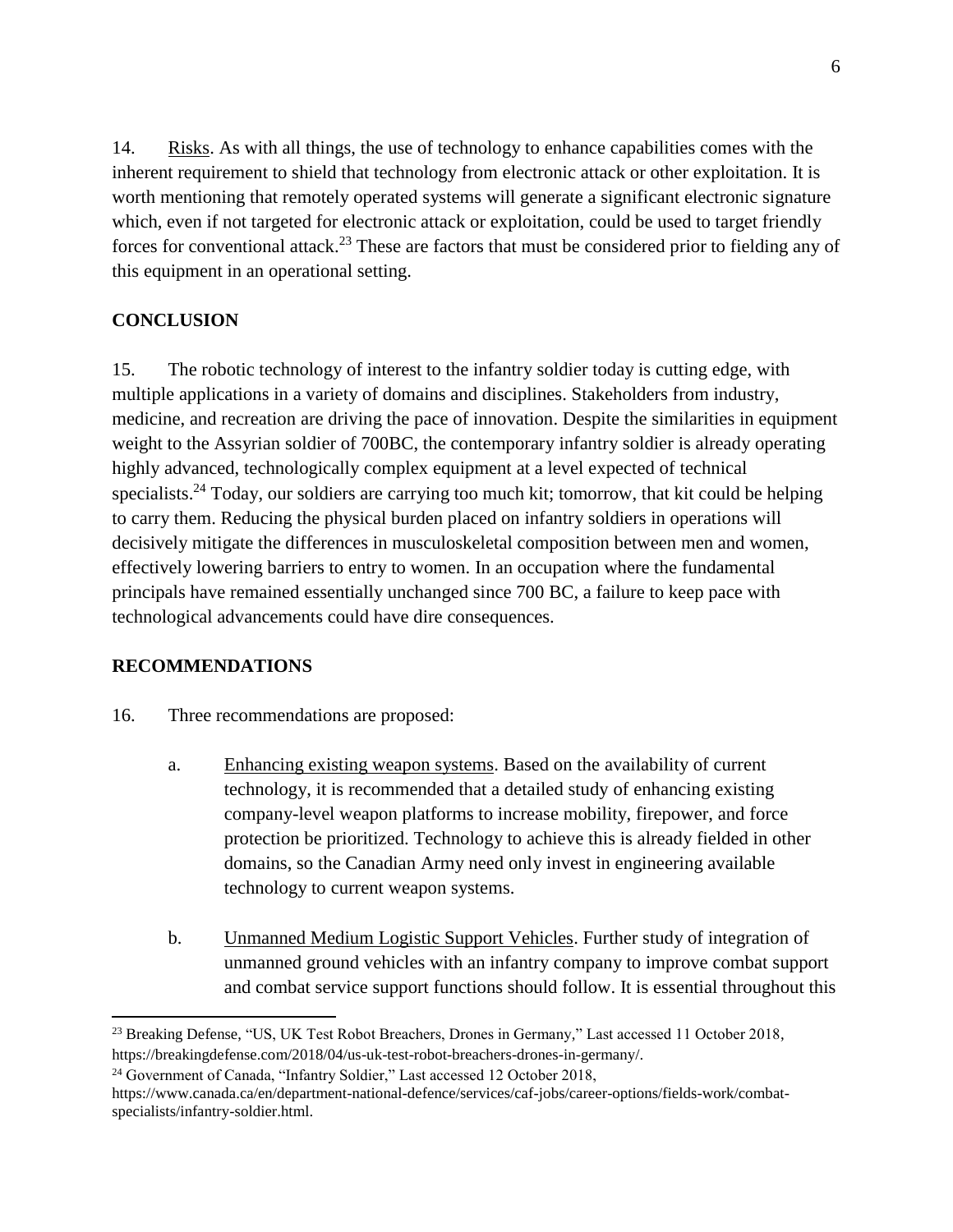process that the end-user of the potential enhancements, specifically the technologically-capable modern infantry soldier, be involved throughout the study process to anchor the study to the true requirements on the ground.

c. Wearable Robots (Exosuits). The US DARPA is already heavily engaged in this domain with industry. It is unlikely that additional involvement or interest from the Canadian Army would entice greater innovation at this point. It is recommended that the Canadian Army continue to monitor the technological advancements in this field, but should not pursue wearable robotic technology until the technology has further progressed.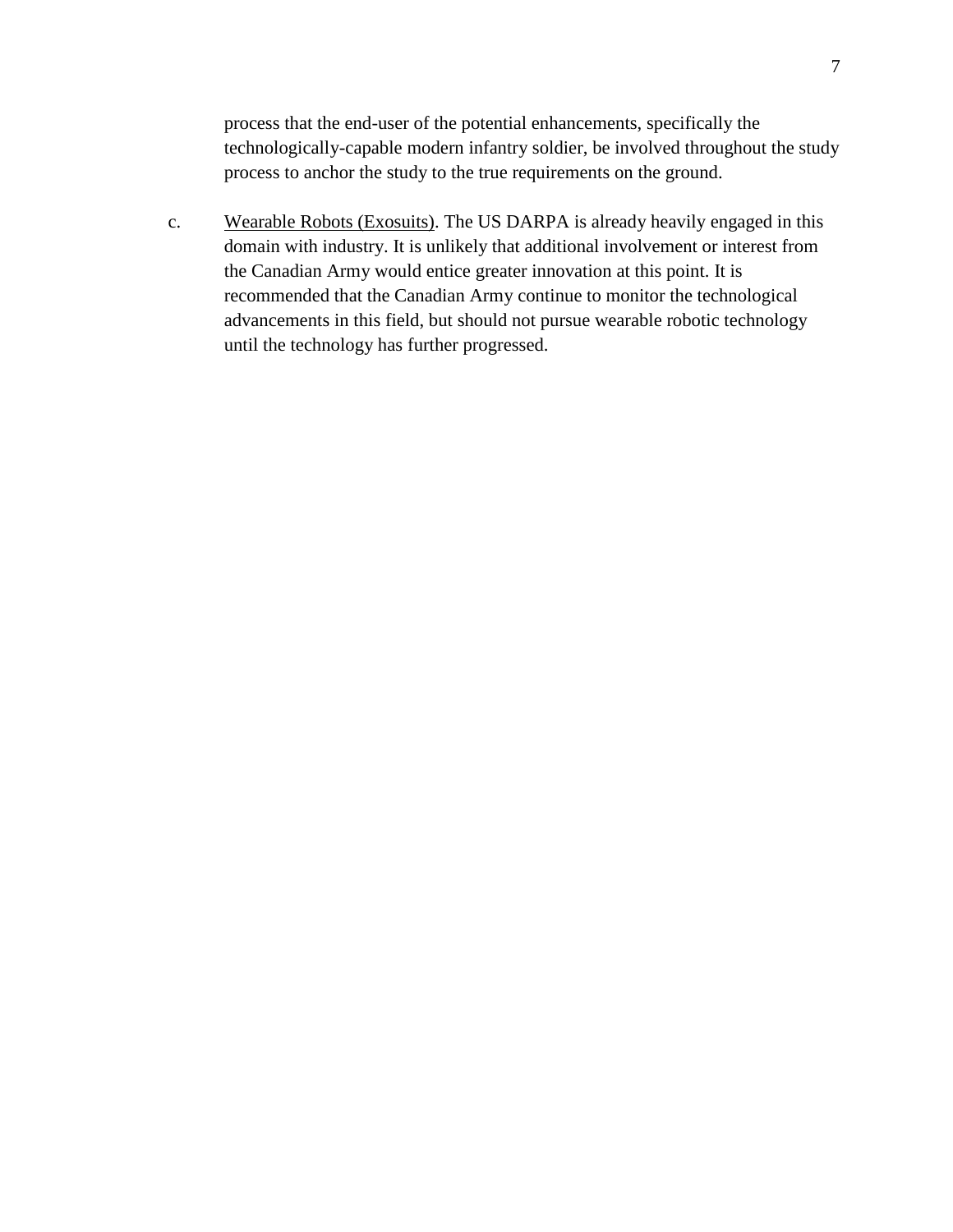#### **BIBLIOGRAPHY**

- "Army's Robotics Alliance Rallies Researchers." *Ecn* (Jun 15, 2018). https://search-proquestcom.cfc.idm.oclc.org/docview/2056032695?accountid=9867.
- "Robotic Research Llc; U.S. Army Awards Robotic Research Major Contract for Autonomy Kits for Ground Resupply Convoy Vehicles." *Defense & Aerospace Week,* Jun 20, 2018. https://search-proquest-com.cfc.idm.oclc.org/docview/2055315872?accountid=9867.
- "Exosuits, Robot Arms and Mini Subs: This is the Military's Future." YouTube video, 13:37, posted by "DocumentaryLibs," 6 June 2016. https://www.youtube.com/watch?v=UokCw-9lnNA.
- Army Technology. "Human Universal Load Carrier (HULC)." Last accessed 11 October 2018. https://www.army-technology.com/projects/human-universal-load-carrier-hulc/.
- Army Technology. "Raytheon XOS 2 Exoskeleton, Second-Generation Robotics Suit." Last accessed 11 October 2018. https://www.army-technology.com/projects/raytheon-xos-2 exoskeleton-us/.
- Army Times. "Army Testing Load-Lightening Exosuits." Last accessed 11 October 2018. https://www.armytimes.com/news/your-army/2014/11/30/army-testing-load-lighteningexosuits/.
- Army Times. "This Army Unit Will be First to Test an Exoskeleton that Lightens Combat Load." Last accessed 11 October 2018. https://www.armytimes.com/news/yourarmy/2018/06/05/this-army-unit-will-be-first-to-test-an-exoskeleton-that-lightenscombat-load/.
- Australian Defence Science and Technology Organisation. *A Review of the Soldier's Equipment Burden.* Edinburgh, South Australia: Government of Australia, 2011. https://www.dst.defence.gov.au/sites/default/files/publications/documents/DSTO-TN-1051.pdf.
- Breaking Defense. "Army Secretary Rides Robot Truck: 'Critical' Tech for Big Six." Last accessed 11 October 2018. https://breakingdefense.com/2018/05/army-secretary-ridesrobot-truck-critical-tech-for-big-six/.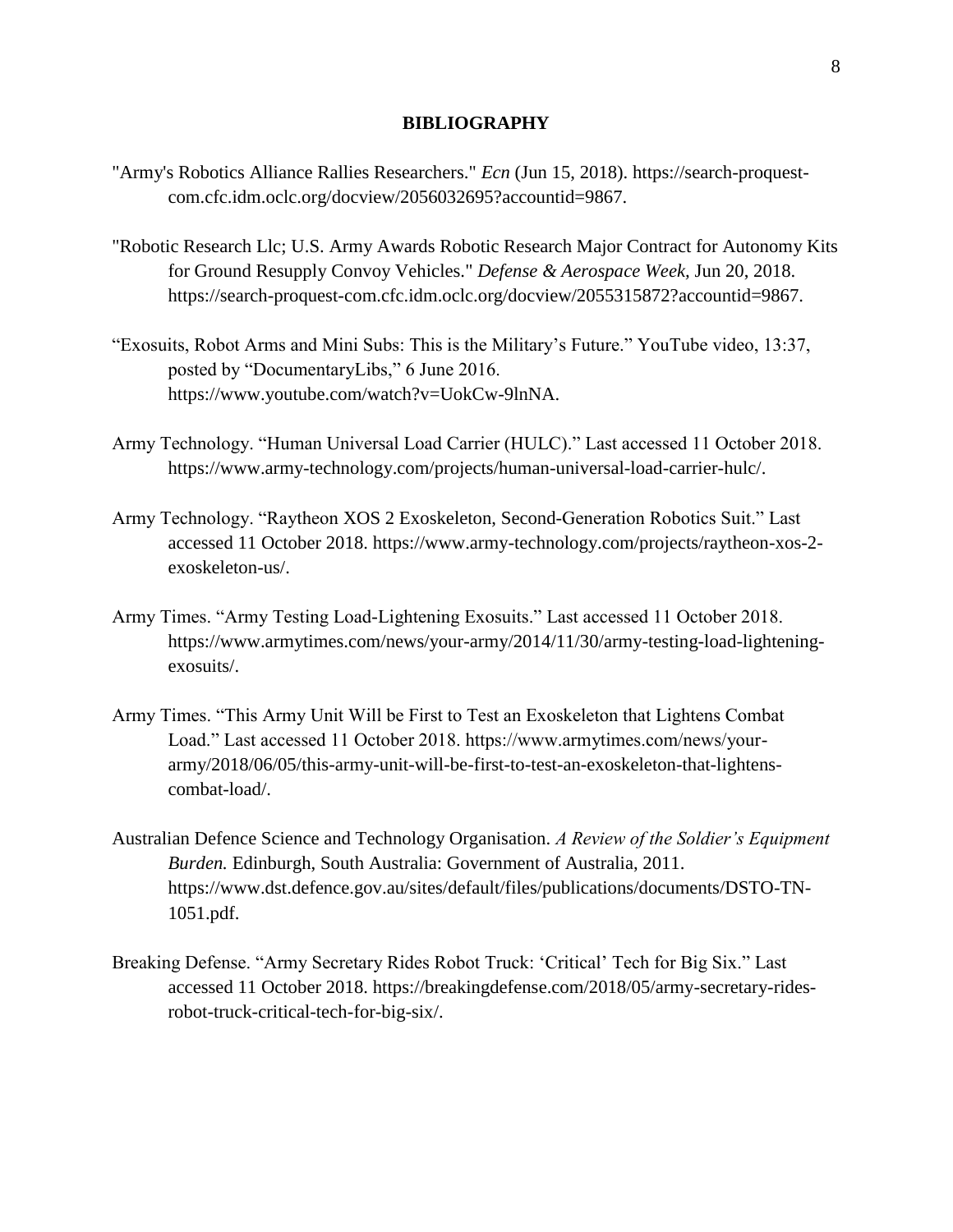- Breaking Defense. "US, UK Test Robot Breachers, Drones in Germany." Last accessed 11 October 2018. https://breakingdefense.com/2018/04/us-uk-test-robot-breachers-dronesin-germany/.
- Canada. Department of National Defence. *Strong, Secure, Engaged: Canada's Defence Policy.* Ottawa: National Defence. 2017.
- Canadian Army. "Weapons". Last accessed 11 October 2018. http://www.armyarmee.forces.gc.ca/en/weapons/index.page.
- Defense Advanced Research Projects Agency. "Warrior Web Closer to Making its Performance-Improving Suit a Reality." Last accessed 11 October 2018. https://www.darpa.mil/newsevents/2013-08-22.
- Defense News. "Iron Man: USSOCOM One Year from Putting Somone into Powered Exoskeleton." Last accessed 11 October 2018. https://www.defensenews.com/land/2018/05/24/iron-man-ussocom-1-year-from-puttingoperator-into-powered-exoskeleton/.
- Engadget. "US Army Wants Helicopters to Refuel at Robotic Pumps". Last accessed 11 October 2018. https://www.engadget.com/2017/07/19/army-helicopters-refuel-at-robotic-pumps/.
- Exoskeleton Report. "19 Military Exoskeletons into 5 Categories." Last accessed 11 October 2018. https://exoskeletonreport.com/2016/07/military-exoskeletons/.
- Exoskeleton Report. "SRI Robotics Super Flex Exosuit." Last accessed 11 October 2018. https://exoskeletonreport.com/2016/04/sri-robotics-super-flex-exosuit/.
- Forbes Media. "First Look at DARPA-Funded Exoskeleton for Super Soldiers." Last accessed 11 October 2018. https://www.forbes.com/sites/bruceupbin/2014/10/29/first-look-at-adarpa-funded-exoskeleton-for-super-soldiers/#482d570a62a0.
- Gage, Douglas W. "UGV HISTORY 101: A Brief History of the Unmanned Ground Vehicle (UGV) Development Efforts." *Unmanned Systems Magazine 13*. no. 3 (Summer 1995): 1-9. http://www.dtic.mil/dtic/tr/fulltext/u2/a422845.pdf
- Government of Canada. "Infantry Soldier." Last accessed 12 October 2018. https://www.canada.ca/en/department-national-defence/services/caf-jobs/careeroptions/fields-work/combat-specialists/infantry-soldier.html.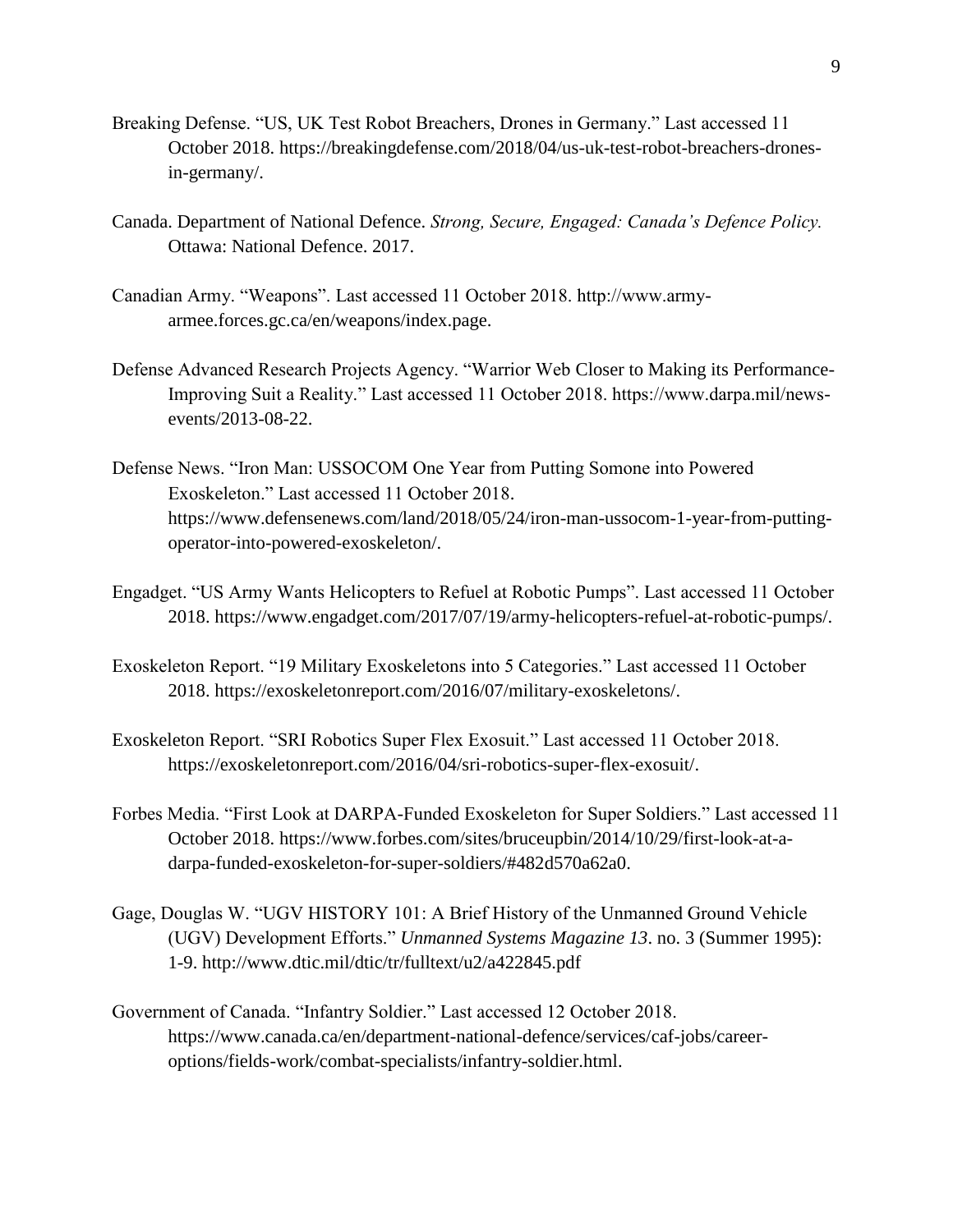- Harper, Jon. "Pentagon's Robotic Exosuit Program Making Strides." *National Defense* 101 (October 2016): 28-31.
- Heckler & Koch. "GMG Technical Data." Last accessed 11 October 2018. https://www.hecklerkoch.com/en/products/military/40-mm-systems/gmg/gmg/technical-data.html.
- Hsu, Jeremy. "The Weight of War." *Popular Science 285* (November 2014): 61-65.
- Jansen, J.F. "Phase I Report: DARPA Exoskeleton Program". United States. doi:10.2172/885609. https://www.osti.gov/servlets/purl/885609.
- Johnson, Verina, Julia Coyle, Rodney Pope, and Robin M. Orr. "Load Carriage and the Female Soldier." *Journal of Military and Veterans' Health* 19, no. 3 (July 2011): 25-34. https://jmvh.org/wp-content/uploads/2012/12/JMVH-Vol19-No3\_Loadcarriage-New.pdf.
- Lee, Connie. "ARMY AWARDS MAN TRANSPORTABLE ROBOTIC SYSTEM INCREMENT II CONTRACT." *Inside the Pentagon's Inside the Army* 29, no. 40 (Oct 09, 2017). https://search-proquestcom.cfc.idm.oclc.org/docview/1949020707?accountid=9867.
- Lee, Connie. "ARMY INTEGRATES GROUND VEHICLE MUM-T INTO LIVE-FIRE EXERCISE." *Inside the Pentagon's Inside the Army* 29, no. 31 (Aug 07, 2017). https://search-proquest-com.cfc.idm.oclc.org/docview/1926441505?accountid=9867.
- Lee, Connie. "ARMY RELEASES MARKET SURVEY FOR COMMON ROBOTIC SYSTEM, HEAVY." *Inside the Pentagon's Inside the Army* 29, no. 24 (Jun 19, 2017). https://search-proquest-com.cfc.idm.oclc.org/docview/1910789830?accountid=9867.
- Letendre, Linell A. "Women Warriors: Why the Robotics Revolution Changes the Combat Equation." *PRISM* 6, no. 1 (2016): 90-103.
- McNally, David. "Army Completes Autonomous Micro-Robotics Research Program." *Ecn* (Aug 28, 2017). https://search-proquestcom.cfc.idm.oclc.org/docview/1933039049?accountid=9867.
- Modern War Institute at West Point. "The Overweight Infantryman." Last accessed 11 October 2018. https://mwi.usma.edu/the-overweight-infantryman/.